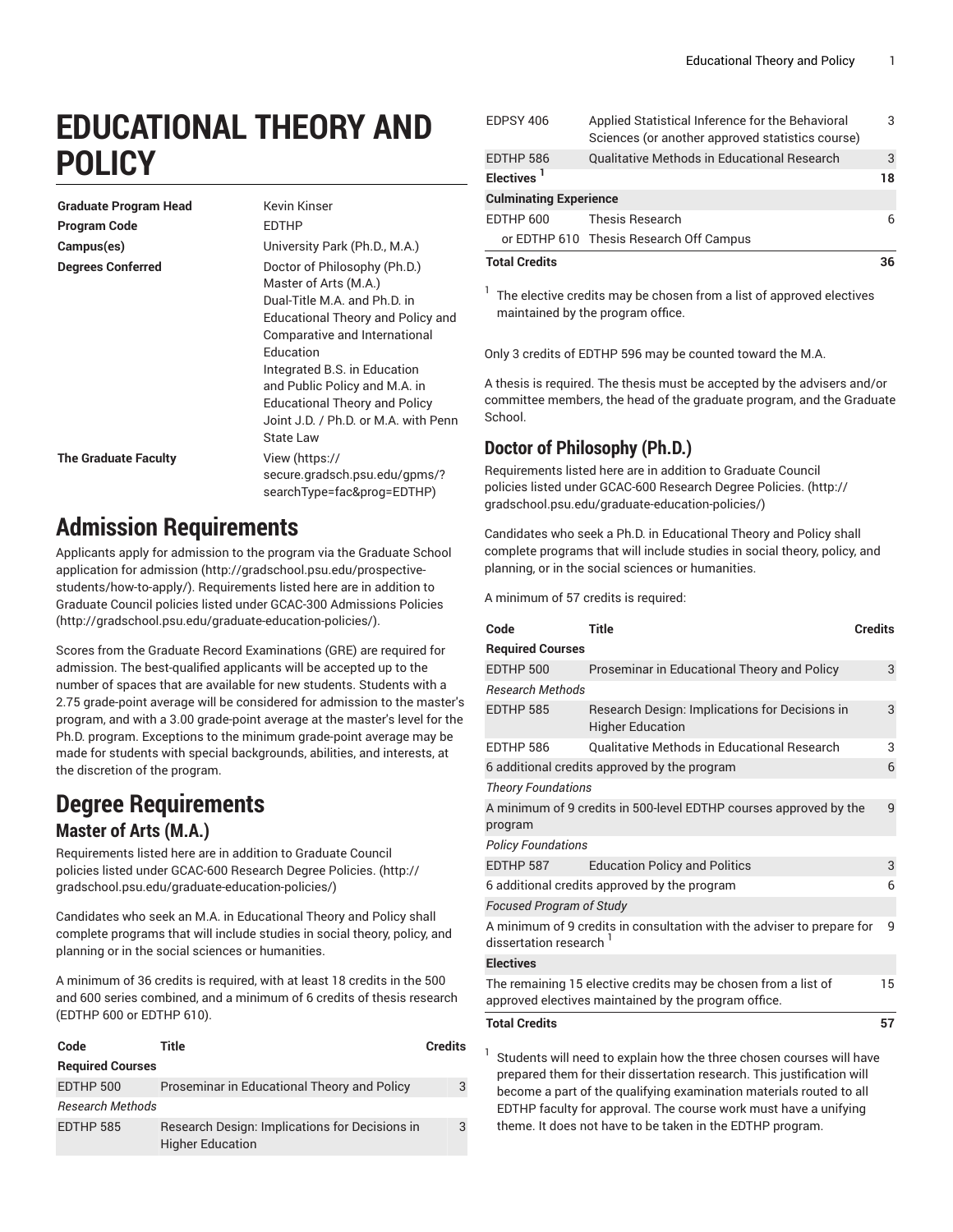Doctoral students must pass a qualifying examination, a comprehensive written and oral examination, and a final oral examination (the dissertation defense). To earn the Ph.D. degree, doctoral students must also write a dissertation that is accepted by the Ph.D. committee, the head of the graduate program, and the Graduate School.

## **Dual-Titles**

#### **Dual-Title M.A. and Ph.D. in Comparative and International Education**

Requirements listed here are in addition to requirements listed in [GCAC-208](http://gradschool.psu.edu/graduate-education-policies/gcac/gcac-200/gcac-208-dual-title-graduate-degree-programs/) Dual-Title Graduate Degree Programs ([http://](http://gradschool.psu.edu/graduate-education-policies/gcac/gcac-200/gcac-208-dual-title-graduate-degree-programs/) [gradschool.psu.edu/graduate-education-policies/gcac/gcac-200/](http://gradschool.psu.edu/graduate-education-policies/gcac/gcac-200/gcac-208-dual-title-graduate-degree-programs/) [gcac-208-dual-title-graduate-degree-programs/\)](http://gradschool.psu.edu/graduate-education-policies/gcac/gcac-200/gcac-208-dual-title-graduate-degree-programs/).

#### **Admission Requirements**

Students must apply and be admitted to the graduate program in Educational Theory and Policy and The Graduate School before they can apply for admission to the dual-title degree program. After admission to their primary program, students must apply for admission to and meet the admissions requirements of the Comparative and International Education dual-title program. Refer to the Admission Requirements section of the [Comparative](http://bulletins.psu.edu/graduate/programs/majors/comparative-international-education/) and International Education Bulletin page ([http://bulletins.psu.edu/graduate/programs/majors/comparative](http://bulletins.psu.edu/graduate/programs/majors/comparative-international-education/)[international-education/\)](http://bulletins.psu.edu/graduate/programs/majors/comparative-international-education/). Doctoral students must be admitted into the dual-title degree program in Comparative and International Education prior to taking the qualifying examination in their primary graduate program.

#### **Degree Requirements**

To qualify for the dual-title degree, students must satisfy the degree requirements for the degree they are enrolled in Educational Theory and Policy. In addition, students must complete the degree requirements for the dual-title in Comparative and International Education, listed on the Comparative and [International](http://bulletins.psu.edu/graduate/programs/majors/comparative-international-education/) Education Bulletin page [\(http://](http://bulletins.psu.edu/graduate/programs/majors/comparative-international-education/) [bulletins.psu.edu/graduate/programs/majors/comparative-international](http://bulletins.psu.edu/graduate/programs/majors/comparative-international-education/)[education/](http://bulletins.psu.edu/graduate/programs/majors/comparative-international-education/)). Some courses may satisfy both Educational Theory and Policy and Comparative and International Education degree requirements. Final course selection must be approved by the student's Ph.D. committee.

The qualifying examination committee for the dual-title Ph.D. degree will be composed of Graduate Faculty from Educational Theory and Policy and must include at least one Graduate Faculty member from the Comparative and International Education program. Faculty members who hold appointments in both programs' Graduate Faculty may serve in a combined role. There will be a single qualifying examination, containing elements of both Educational Theory and Policy and Comparative and International Education. Dual-title graduate degree students may require an additional semester to fulfill requirements for both areas of study and, therefore, the qualifying examination may be delayed one semester beyond the normal period allowable.

In addition to the general Graduate Council [requirements](http://gradschool.psu.edu/graduate-education-policies/gcac/gcac-600/phd-dissertation-committee-formation/) for Ph.D. [committees](http://gradschool.psu.edu/graduate-education-policies/gcac/gcac-600/phd-dissertation-committee-formation/) ([http://gradschool.psu.edu/graduate-education-policies/](http://gradschool.psu.edu/graduate-education-policies/gcac/gcac-600/phd-dissertation-committee-formation/) [gcac/gcac-600/phd-dissertation-committee-formation/\)](http://gradschool.psu.edu/graduate-education-policies/gcac/gcac-600/phd-dissertation-committee-formation/), the Ph.D. committee of an Educational Theory and Policy and Comparative and International Education dual-title Ph.D. student must include at least one member of the Comparative and International Education Graduate Faculty. Faculty members who hold appointments in both programs' Graduate Faculty may serve in a combined role. If the chair of the Ph.D. committee is not also a member of the Graduate Faculty in Comparative and International Education, the member of the committee representing

Comparative and International Education must be appointed as co-chair. The Comparative and International Education representative on the student's Ph.D. committee will develop questions for and participate in the evaluation of the comprehensive examination.

Students in the dual-title program are required to write and orally defend a dissertation on a topic that is approved in advance by their Ph.D. committee and reflects their original research and education in Educational Theory and Policy and Comparative and International Education. Upon completion of the doctoral dissertation, the candidate must pass a final oral examination (the dissertation defense) to earn the Ph.D. degree. The dissertation must be accepted by the Ph.D. committee, the head of the graduate program, and the Graduate School.

### **Integrated Undergrad-Grad Programs Integrated B.S. in Education and Public Policy and M.A. in Educational Theory and Policy**

Requirements listed here are in addition to requirements listed in GCAC-210 Integrated [Undergraduate-Graduate](http://gradschool.psu.edu/graduate-education-policies/gcac/gcac-200/gcac-210-integrated-undergraduate-graduate-degree-programs/) (IUG) Degree Programs [\(http://gradschool.psu.edu/graduate-education-policies/gcac/gcac-200/](http://gradschool.psu.edu/graduate-education-policies/gcac/gcac-200/gcac-210-integrated-undergraduate-graduate-degree-programs/) [gcac-210-integrated-undergraduate-graduate-degree-programs/](http://gradschool.psu.edu/graduate-education-policies/gcac/gcac-200/gcac-210-integrated-undergraduate-graduate-degree-programs/)).

The Education and Public Policy (EPP) undergraduate program and the Education Theory and Policy (EDTHP) Master's program offer an integrated B.S./M.A. program that is designed for academically strong baccalaureate students in the EPP major to obtain both a B.S. in EPP and M.A. in EDTHP within five years of study. The first two years of undergraduate coursework include the University General Education requirements and prescribed lower level courses for EPP. In the third year, students focus on developing the self-selected portion of the EPP curriculum based on academic areas and themes of interest. The fourth year continues this self-selected undergraduate coursework in combination with graduate-level EDTHP courses, including the required pro-seminar (EDTHP 500). The fifth and final year of the program typically consists of graduate coursework in EDTHP and thesis research (6 credits) in consultation with the Master's thesis adviser. This interdisciplinary IUG allows students to define interests in the field of Education Policy and ultimately long-term academic and professional goals. For most students, the total time required for the Master's degree will be shortened by a year. The student will develop connections with graduate faculty and engage in the rigors of graduate study early on. The resources of the Graduate School are available for students accepted into the IUG program.

Applicants apply for admission to the program via the [Graduate School](http://gradschool.psu.edu/prospective-students/how-to-apply/) [application for admission \(http://gradschool.psu.edu/prospective](http://gradschool.psu.edu/prospective-students/how-to-apply/)[students/how-to-apply/](http://gradschool.psu.edu/prospective-students/how-to-apply/)). Requirements listed here are in addition to Graduate Council policies listed under GCAC-300 [Admissions](http://gradschool.psu.edu/graduate-education-policies/) Policies [\(http://gradschool.psu.edu/graduate-education-policies/](http://gradschool.psu.edu/graduate-education-policies/)).

Students must apply to the program via the [Graduate School application](http://www.gradschool.psu.edu/prospective-students/how-to-apply/) [for admission \(http://www.gradschool.psu.edu/prospective-students/](http://www.gradschool.psu.edu/prospective-students/how-to-apply/) [how-to-apply/](http://www.gradschool.psu.edu/prospective-students/how-to-apply/)), and must meet all the admission requirements of the Graduate School and the EDTHP graduate program for the Master of Arts degree, listed in the Admission Requirements section. Before applying to the Graduate School, students must have completed entrance to their undergraduate major and have completed no less than 60 credits. Students must be admitted no later than the end of the second week of the semester preceding the semester of expected conferral of the undergraduate degree. Transfer students must have completed at least 15 credits at Penn State to enroll in an IUG. In consultation with an adviser, students must prepare a plan of study appropriate to this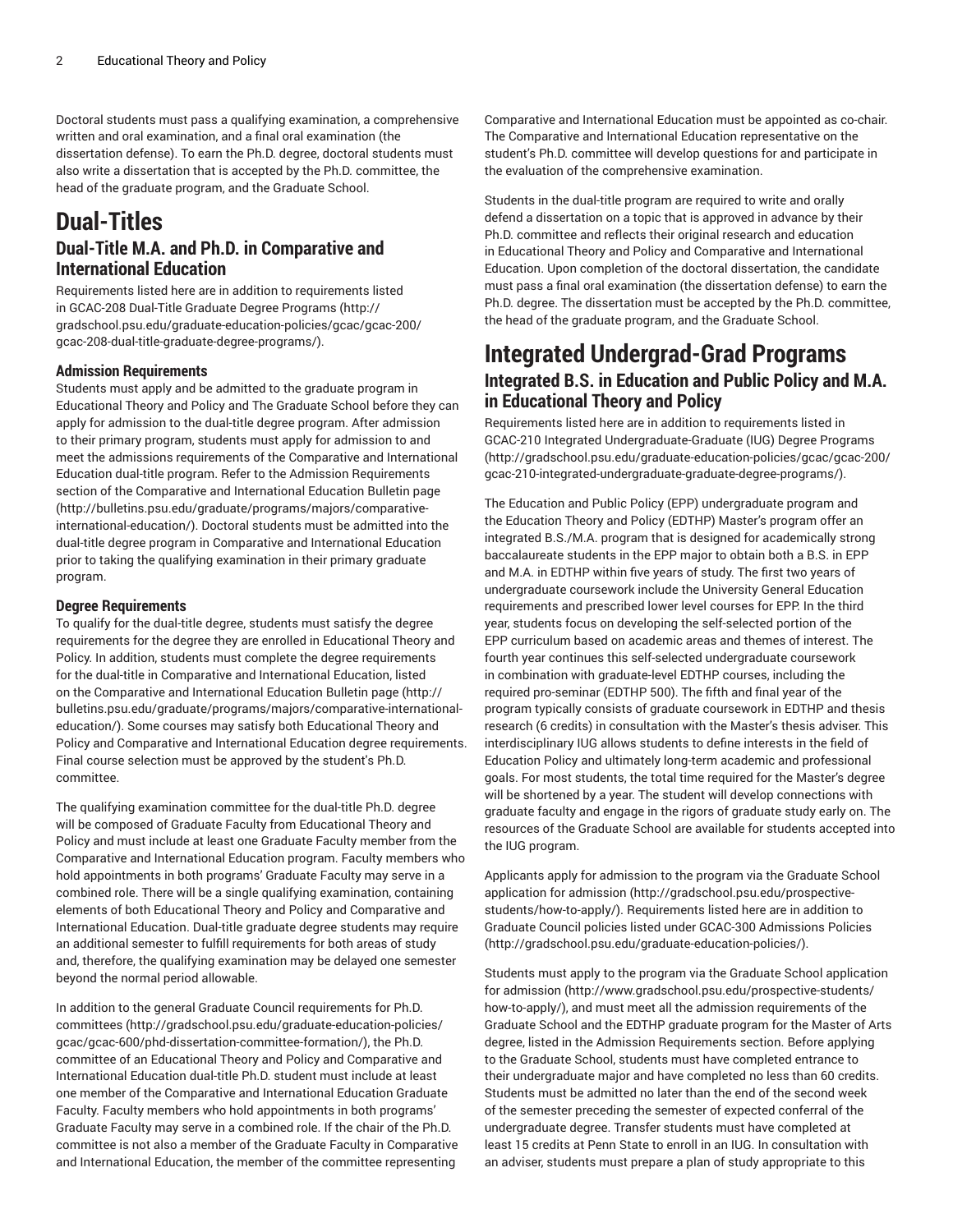integrated program and must present their plan of study to the head of the graduate program or the appropriate committee overseeing the integrated program prior to being admitted to the program. The plan should cover the entire time period of the integrated program, and it should be reviewed periodically with an adviser as the student advances through the program.

Students must fulfill all degree requirements for each degree in order to be awarded that degree, subject to the double-counting of credits as outlined below. Degree requirements for the Bachelor of Science in Education and Public Policy are listed in the [Undergraduate](https://bulletins.psu.edu/undergraduate/) Bulletin (<https://bulletins.psu.edu/undergraduate/>). Degree requirements for the Master of Arts in EDTHP are listed on the Degree Requirements tab. Students are expected to sequence their courses so all undergraduate degree requirements are fulfilled before taking courses to count solely towards the graduate degree. Students must complete the undergraduate degree requirements within the typical time to degree for the undergraduate major. In the semester in which the undergraduate degree requirements will be completed, IUG students must apply to graduate, and the undergraduate degree should be conferred at the next appropriate Commencement. If students accepted into the IUG program are unable to complete the M.A. degree, they are still eligible to receive their undergraduate degree if all the undergraduate degree requirements have been satisfied.

Up to 12 credits may be double-counted towards the degree requirements for both the graduate and undergraduate degrees; a minimum of 50% of the double-counted courses must be at the 500 or 800 level. Independent study courses and credits associated with the culminating experience for the graduate degree cannot be double-counted.

| Code      | Title                                                                     | <b>Credits</b> |
|-----------|---------------------------------------------------------------------------|----------------|
|           | <b>Courses Eligible to Double Count for Both Degrees</b>                  |                |
| EDPSY 406 | Applied Statistical Inference for the Behavioral<br>Sciences              | 3              |
| EDTHP 500 | Proseminar in Educational Theory and Policy                               | 3              |
| EDTHP 585 | Research Design: Implications for Decisions in<br><b>Higher Education</b> | 3              |
| EDTHP 586 | Qualitative Methods in Educational Research                               |                |

### **Joint Degrees Joint J.D. / M.A. or Ph.D. with Penn State Law**

Requirements listed here are in addition to requirements listed in [GCAC-211](http://gradschool.psu.edu/graduate-education-policies/gcac/gcac-200/gcac-211-joint-degree-programs/) Joint Degree Programs ([http://gradschool.psu.edu/graduate](http://gradschool.psu.edu/graduate-education-policies/gcac/gcac-200/gcac-211-joint-degree-programs/)[education-policies/gcac/gcac-200/gcac-211-joint-degree-programs/](http://gradschool.psu.edu/graduate-education-policies/gcac/gcac-200/gcac-211-joint-degree-programs/)).

Penn State Law (PSL) and the Educational Theory and Policy (EDTHP) Program offer a joint degree program leading to a Juris Doctor (J.D.); and either a Master of Arts (M.A.) or a Doctor of Philosophy (Ph.D.) in Educational Theory and Policy.

#### **Admission Requirements**

Applicants to the joint degree program must apply and be admitted first to Penn State Law, and subsequently to the Educational Theory and Policy graduate program. Admissions requirements and applications for admission for Penn State Law are listed in the J.D. [Admissions](https://pennstatelaw.psu.edu/penn-state-law-jd-admissions/) (<https://pennstatelaw.psu.edu/penn-state-law-jd-admissions/>) section of the Penn State Law website. The admission requirements for the Educational Theory and Policy graduate program are listed on the Admissions Requirement tab. When applying to the Educational Theory and Policy graduate program, applicants must include two letters of

recommendation from Penn State Law faculty members and a career statement. Applicants to the joint degree program may submit LSAT scores instead of GRE scores. Students must be admitted to the program prior to taking the first course they intend to count towards the graduate degree.

#### **Residency**

Students will normally spend four semesters in residence at PSL and as many additional semesters in residence as needed to complete the additional requirements for the pertinent EDTHP degree. Ph.D. candidates must arrange the sequence of semesters to ensure that they are in residence as full-time students in the EDTHP program for at least two consecutive semesters (Fall-Spring or Spring-Fall) excluding summer in a single twelve-month period.

#### **Degree Requirements**

Students must fulfill all requirements for each degree in order to be awarded that degree, subject to the double-counting of credits as outlined below. Degree requirements for the J.D. program are listed on the Penn State Law [website](https://pennstatelaw.psu.edu/jd-degree-requirements/) ([https://pennstatelaw.psu.edu/jd-degree](https://pennstatelaw.psu.edu/jd-degree-requirements/)[requirements/](https://pennstatelaw.psu.edu/jd-degree-requirements/)). Degree requirements for the M.A. and Ph.D. degrees are listed in the Master's Degree and Doctoral Degree Requirements section.

**PSL**: A maximum of twelve credits for EDTHP course work may be double-counted for credit toward the J.D. degree at PSL. Students must obtain a grade satisfactory to PSL for the course work to be credited toward the J.D. degree. The following EDTHP courses may qualify for credit in PSL:

| Code      | Title                                                    | <b>Credits</b> |
|-----------|----------------------------------------------------------|----------------|
|           | <b>Courses Eligible to Double Count for Both Degrees</b> |                |
| EDTHP 518 | Analysis of U.S. Educational Policy                      | 3              |
| EDTHP 520 | Perspectives on Contemporary School Reform               | 3              |
| EDTHP 533 | Social History and Education Policy                      | 3              |
| EDTHP 541 | <b>Contemporary Philosophies of Education</b>            | 3              |
| EDTHP 587 | <b>Education Policy and Politics</b>                     | 3              |

**EDTHP**: The courses that may be double-counted will be determined by the student's degree program. Normally a maximum of twelve credits of PSL course work will be double-counted for credit for the minimum requirements for a master's or doctoral degree, subject to approval by the student's advisory committee.

#### **Sequence**

The sequence of courses will be determined by the students and their advisers.

#### **Recommended Program of Study and Advising**

All students in the program will have two advisers, one from PSL and one from EDTHP. Periodic interaction between the two advisers is encouraged.

#### **Tuition**

Students will be charged the applicable PSL tuition to cover the J.D. program and the applicable graduate tuition to cover the EDTHP degree program. PSL tuition will be paid for the semesters in which the student is registered for PSL courses, and graduate tuition will be paid for the semesters in which the student is registered for graduate courses. A student may take up to one course (3 credits) per semester in the program where the student is not primarily registered without any change in tuition, but must pay additional tuition to the program that the student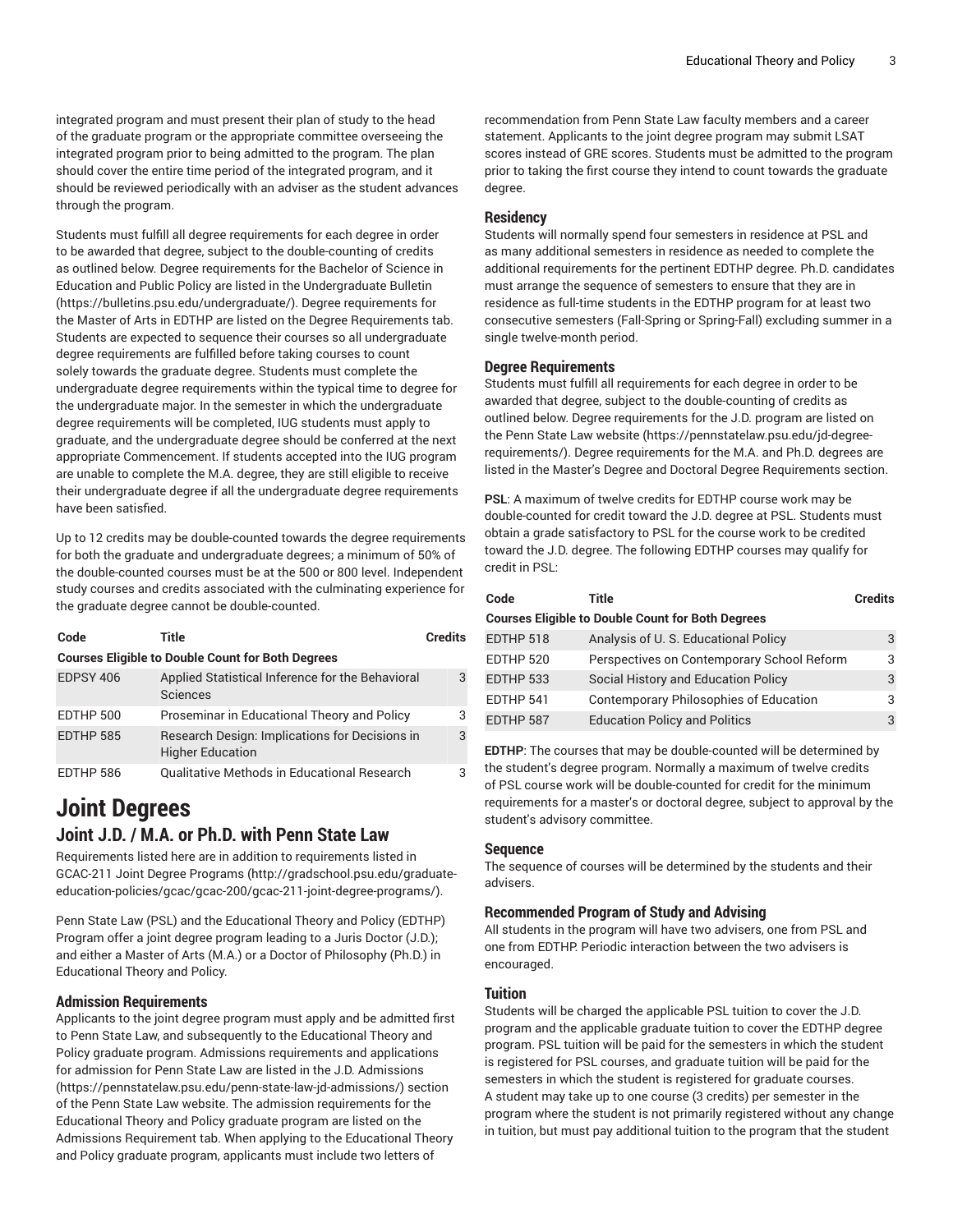is not primarily registered if he or she wishes to take additional course work pursuant to that program during the semester.

#### **Financial Aid and Assistantships**

Decisions on financial aid and assistantships will be made by each school according to that school's procedures.

#### **Fulfillment of Degree Requirements and Graduation**

All courses in one program that will count toward meeting the requirements of the other program must be completed before the awarding of either degree. If students accepted into the joint degree program are unable to complete the J.D. degree, they are still eligible to receive the EDTHP degree if all EDTHP degree requirements have been satisfied.

## **Minor**

A graduate minor is available in any approved graduate major or dualtitle program. The default requirements for a graduate minor are stated in Graduate Council policies listed under [GCAC-600](http://gradschool.psu.edu/graduate-education-policies/) Research Degree [Policies](http://gradschool.psu.edu/graduate-education-policies/) ([http://gradschool.psu.edu/graduate-education-policies/\)](http://gradschool.psu.edu/graduate-education-policies/) and GCAC-700 [Professional](http://gradschool.psu.edu/graduate-education-policies/) Degree Policies ([http://gradschool.psu.edu/](http://gradschool.psu.edu/graduate-education-policies/) [graduate-education-policies/](http://gradschool.psu.edu/graduate-education-policies/)), depending on the type of degree the student is pursuing:

- [GCAC-611](https://gradschool.psu.edu/graduate-education-policies/gcac/gcac-600/gcac-611-minor-research-doctorate/) Minor Research Doctorate [\(https://gradschool.psu.edu/](https://gradschool.psu.edu/graduate-education-policies/gcac/gcac-600/gcac-611-minor-research-doctorate/) [graduate-education-policies/gcac/gcac-600/gcac-611-minor](https://gradschool.psu.edu/graduate-education-policies/gcac/gcac-600/gcac-611-minor-research-doctorate/)[research-doctorate/](https://gradschool.psu.edu/graduate-education-policies/gcac/gcac-600/gcac-611-minor-research-doctorate/))
- [GCAC-641](https://gradschool.psu.edu/graduate-education-policies/gcac/gcac-600/gcac-641-minor-research-masters/) Minor Research Master's ([https://gradschool.psu.edu/](https://gradschool.psu.edu/graduate-education-policies/gcac/gcac-600/gcac-641-minor-research-masters/) [graduate-education-policies/gcac/gcac-600/gcac-641-minor](https://gradschool.psu.edu/graduate-education-policies/gcac/gcac-600/gcac-641-minor-research-masters/)[research-masters/](https://gradschool.psu.edu/graduate-education-policies/gcac/gcac-600/gcac-641-minor-research-masters/))
- GCAC-709 Minor [Professional](https://gradschool.psu.edu/graduate-education-policies/gcac/gcac-700/gcac-709-professional-doctoral-minor/) Doctorate ([https://](https://gradschool.psu.edu/graduate-education-policies/gcac/gcac-700/gcac-709-professional-doctoral-minor/) [gradschool.psu.edu/graduate-education-policies/gcac/gcac-700/](https://gradschool.psu.edu/graduate-education-policies/gcac/gcac-700/gcac-709-professional-doctoral-minor/) [gcac-709-professional-doctoral-minor/](https://gradschool.psu.edu/graduate-education-policies/gcac/gcac-700/gcac-709-professional-doctoral-minor/))
- GCAC-741 Minor [Professional](https://gradschool.psu.edu/graduate-education-policies/gcac/gcac-700/gcac-741-masters-minor-professional/) Master's [\(https://gradschool.psu.edu/](https://gradschool.psu.edu/graduate-education-policies/gcac/gcac-700/gcac-741-masters-minor-professional/) [graduate-education-policies/gcac/gcac-700/gcac-741-masters-minor](https://gradschool.psu.edu/graduate-education-policies/gcac/gcac-700/gcac-741-masters-minor-professional/)[professional/\)](https://gradschool.psu.edu/graduate-education-policies/gcac/gcac-700/gcac-741-masters-minor-professional/)

## **Student Aid**

Graduate assistantships available to students in this program and other forms of student aid are described in the Tuition & [Funding \(http://](http://gradschool.psu.edu/graduate-funding/) [gradschool.psu.edu/graduate-funding/\)](http://gradschool.psu.edu/graduate-funding/) section of The Graduate School's website. Students on graduate assistantships must adhere to the [course](http://gradschool.psu.edu/graduate-education-policies/gsad/gsad-900/gsad-901-graduate-assistants/) [load limits](http://gradschool.psu.edu/graduate-education-policies/gsad/gsad-900/gsad-901-graduate-assistants/) [\(http://gradschool.psu.edu/graduate-education-policies/gsad/](http://gradschool.psu.edu/graduate-education-policies/gsad/gsad-900/gsad-901-graduate-assistants/) [gsad-900/gsad-901-graduate-assistants/](http://gradschool.psu.edu/graduate-education-policies/gsad/gsad-900/gsad-901-graduate-assistants/)) set by The Graduate School.

## **Courses**

Graduate courses carry numbers from 500 to 699 and 800 to 899. Advanced undergraduate courses numbered between 400 and 499 may be used to meet some graduate degree requirements when taken by graduate students. Courses below the 400 level may not. A graduate student may register for or audit these courses in order to make up deficiencies or to fill in gaps in previous education but not to meet requirements for an advanced degree.

[Educational](https://bulletins.psu.edu/university-course-descriptions/graduate/edthp/) Theory and Policy (EDTHP) Course List ([https://](https://bulletins.psu.edu/university-course-descriptions/graduate/edthp/) [bulletins.psu.edu/university-course-descriptions/graduate/edthp/](https://bulletins.psu.edu/university-course-descriptions/graduate/edthp/))

## **Learning Outcomes Master of Arts (M.A.)**

- 1. Demonstrate mastery of the student's specific program emphasis area, which includes knowledge of primary and secondary literature related to research methodologies, programmatic research priorities, and implications of that research for professional practice. Assessed through methods and theory coursework.
- 2. Students will design and carry out a research project that includes articulating an important and original question, analyzing appropriate literature, demonstrating conceptual and methodological creativity, and carrying out an original inquiry. Assessed through master's paper.
- 3. Demonstrate critical thinking about selected recent research in the program emphasis area through the description of an emerging scholarly theme/area, identification of specific publications that reflect it, and assessment of its strengths and weaknesses. Assessed through coursework and masters paper.
- 4. Demonstrate standards of field in written and oral communication by requiring research presentations in several courses.
- 5. Demonstrate knowledge and comprehension of research ethics issues including knowledge of ethical principles related to authorship, research reporting, data fabrication, plagiarism, conflicts of interest, peer review, data sharing and other areas of misconduct. Assessed through SARI examinations and participation in EDTHP 500.
- 6. Participate in conducting research with faculty, working on the boards of professional journals, or other significant professional engagement as identified by the master's adviser. Assessed through faculty written evaluation and/or other appropriate and clearly defined means.

### **Doctor of Philosophy (Ph.D.)**

- 1. Demonstrate mastery of the student's specific program emphasis area, which includes knowledge of primary and secondary literature related to research methodologies, programmatic research priorities, and implications of that research for professional practice. Assessed through qualifying and comprehensive exams (rubric).
- 2. Students will design and carry out a research project that includes articulating an important and original question, analyzing appropriate literature, demonstrating conceptual and methodological creativity, and carrying out an original inquiry. Assessed through dissertation proposal and defense (rubric).
- 3. Demonstrate critical thinking about selected recent research in the program emphasis area through the description of an emerging scholarly theme/area, identification of specific publications that reflect it, and assessment of its strengths and weaknesses. Assessed through written and oral candidacy assessment (rubric).
- 4. Demonstrate standards of field in written and oral communication by (a) preparing a research grant proposal for an award competition or an internal or external funding opportunity, and (b) presenting the results of dissertation research in clear, concise oral presentations to an audience of peers. Assessed through research/award proposal and dissertation defense.
- 5. Demonstrate knowledge and comprehension of research ethics issues including knowledge of ethical principles related to authorship, research reporting, data fabrication, plagiarism, conflicts of interest, peer review, data sharing and other areas of misconduct. Assessed through SARI examinations and participation in EDTHP 500.
- 6. Participate in conducting research with faculty, working on the boards of professional journals, teaching an undergraduate or graduate course, or other significant professional engagement as identified